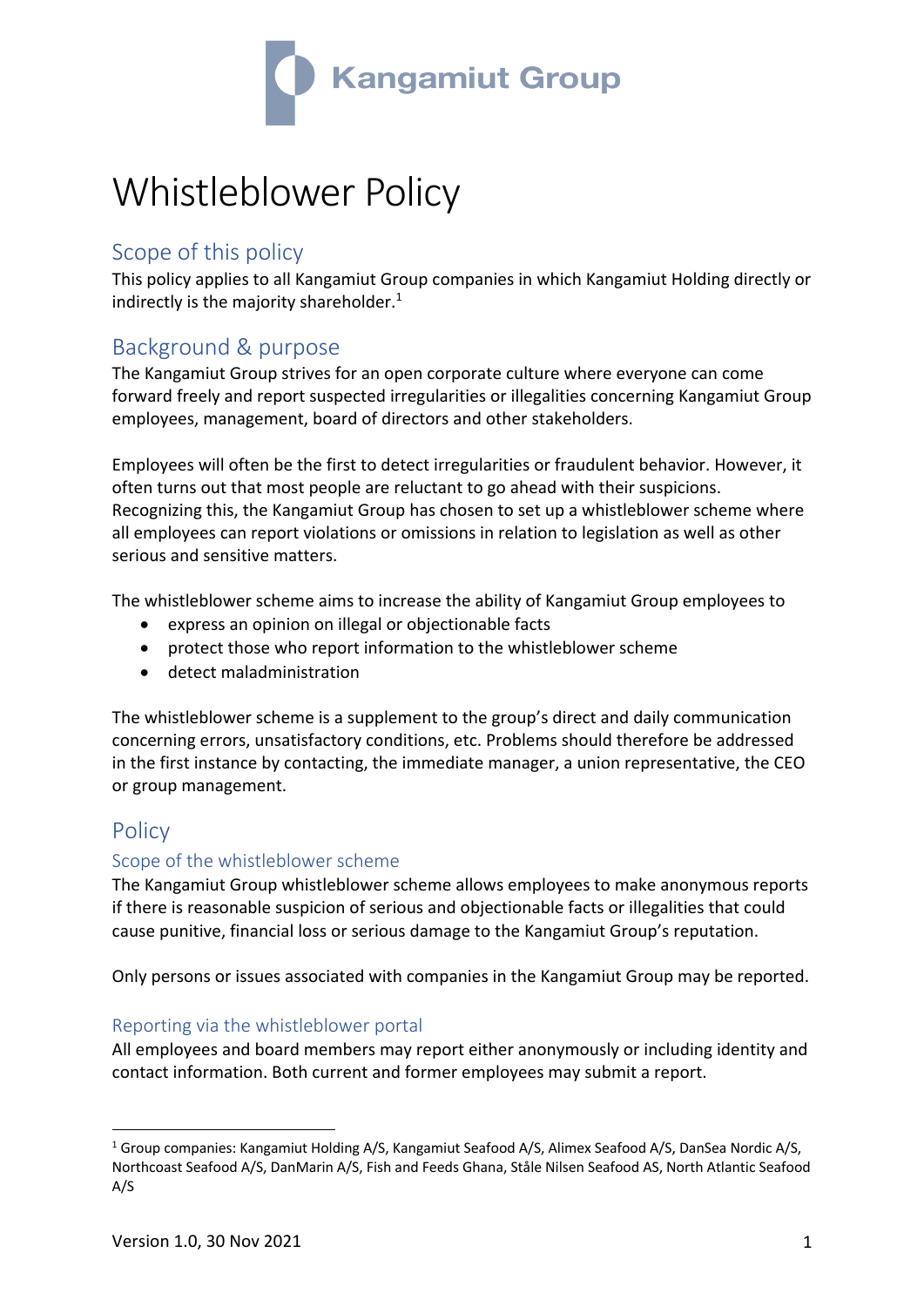Furthermore, the whistleblower portal allows external stakeholders to report, e.g., customers, suppliers, business partners, etc.

#### Content of the report

The notification may relate to the following categories:

- Employees in the Kangamiut Group regardless of terms of employment (permanent, part-time, hourly, temporary)
- Indicidual company and group management
- Business partners, customers and suppliers
- Basic system errors that cannot be attributed to specific persons

#### Facts that can be reported via the whistleblower portal

The report should be based on knowledge or serious suspicion of serious offences or other serious circumstances or suspicions thereof and as such be limited to:

- Serious and/or criminal offences such as theft, embezzlement, fraud, bribery, corruption, accounting fraud/manipulation, improper use of assets, misuse of financial resources
- Serious issues relating to discrimination, violence, assault and harassment
- Serious violation of internal guidelines (serious infringement is defined as systematic, repeated and material violation of internal guidelines, procedures or policies)

Inquiries related to the employment relationship, e.g., absence, cooperation or collegial difficulties, smoking, alcohol, clothing, salary conditions, etc., as well as other matters that are not deemed serious, should not be reported through the whistleblower portal and as such are out of scope. Such matters should be reported directly to, for example, the nearest manager, a union representative, or group management.

To the extent possible, the report should be substantiated by attaching relevant documentation.

#### Reporting procedure

Reports can only be made electronically by completing and sending an online report, which may be accessed at the following link: https://kangamiut.whistleportal.net. The link is also available via the Kangamiut Group website (www.kangamiut.com) as well as individual group company websites.

Reports cannot be filed by other means, as an alert typically contains confidential information that should not be sent without encryption. Reports may be submitted in English or Danish.

#### Confidentiality and anonymity

All information is treated confidentially and with full discretion.

If a case is submitted as an anonymous report, it is essential that the reporter pays attention to removing metadata from files which may be attached as documentation, and that the reporter does not provide information that can be traced directly back to him or her.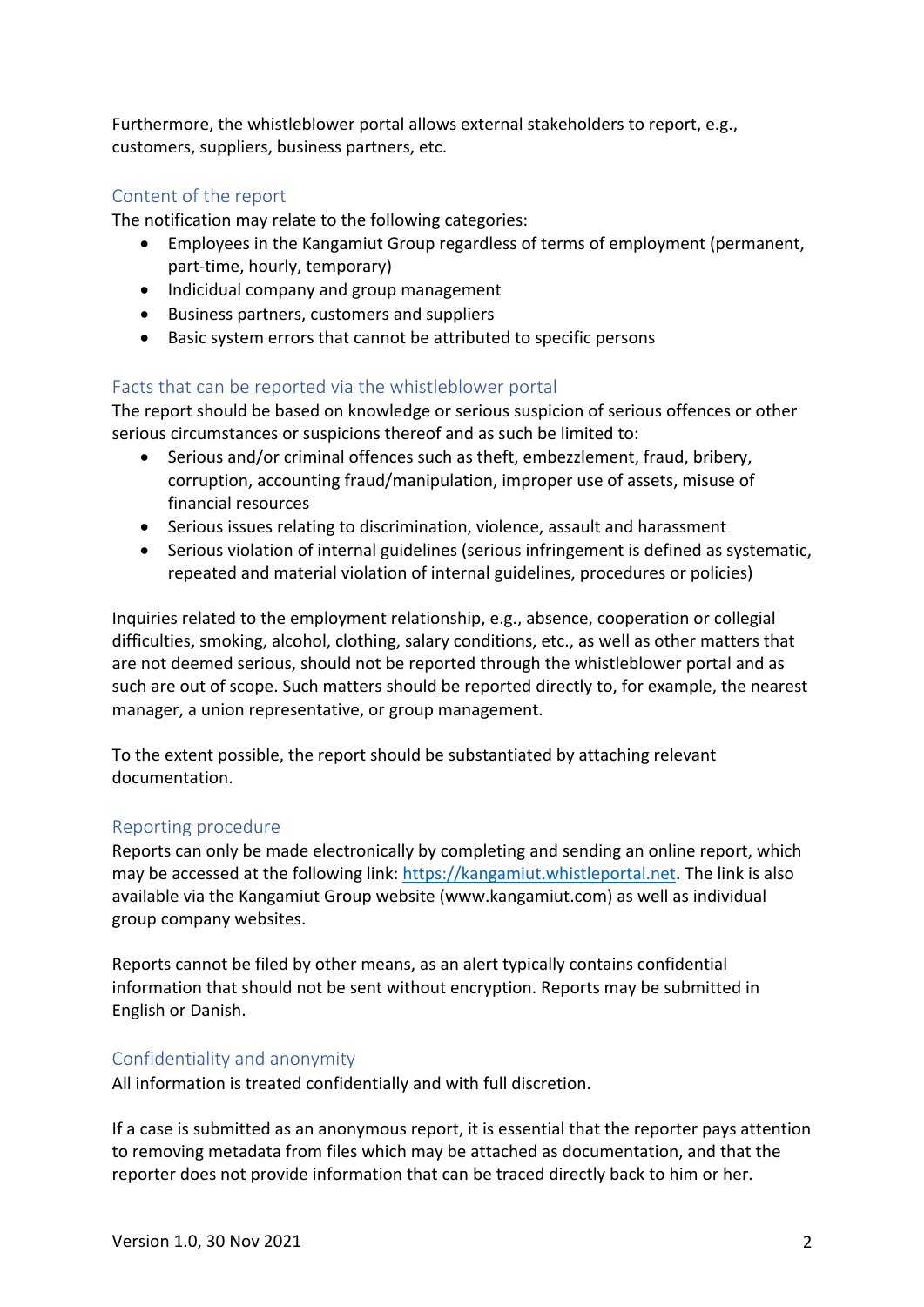Should a reported incident be subject to an investigation by an external body, e.g., the police, the Kangamiut Group may be forced to disclose the identity of the reporter if the Kangamiut Group is aware of the reporter's identity.

If information is reported from the Kangamiut Group network or other monitored network, there may be a risk that visits to the whistleblower portal will be tracked and logged internally as part of the regular logging of user activities. This risk can be avoided by entering the web address itself in a browser on a private or public computer that is not connected to a monitored network.

The whistleblower portal is designed to remove or restrict the storage of information when visiting and using the portal. The whistleblower portal supports the use of a TOR browser, which can be used to visit the whistleblower portal, and ensure anonymity to the highest possible extent.

#### Processing of reports

BDO Chartered Audit Company is appointed by the Kangamiut Group as the data processor. BDO Chartered Audit Company provides and manages the technical solution of the whistleblower portal.

The submitted reports via the whistleblower portal are accessed by three employees of Kangamiut Group management. These employees are: Anne Vinther Morant, Director, Sustainability & CSR; Annette Mortensen, Management Support; and Ulrik Bjerre Rasmussen, CEO, Kangamiut Holding A/S. Of note, should the reporting concern any of these three employees, the systems allows for the reporter to deselect one or two of the recipients.

A preliminary review of the report is conducted to evaluate whether it is within the scope of the whistleblower policy and to determine if regular case administration is required, or if the report should be dismissed as manifestly unfounded (for example, if the report includes incidents or reports by a person which is not covered by the whistleblower policy).

If it is found that there are grounds for active consideration of the report, a closer investigation of the incident will be initiated. If required, assistance from legal or other advisors may be obtained for this process.

#### Processing of personal data

The processing of personal data provided, including collection, storage and, possible disclosure, is subject to applicable data protection law.

The processing of the data is subject to Kangamiut Group legitimate and objective interest in processing personal data submitted in the report – and the processing is considered to exceed the interest of the data subject. The processing is carried out based on the balancing of interest rule laid down in Article 6(1)(f) of the General Data Protection Regulation.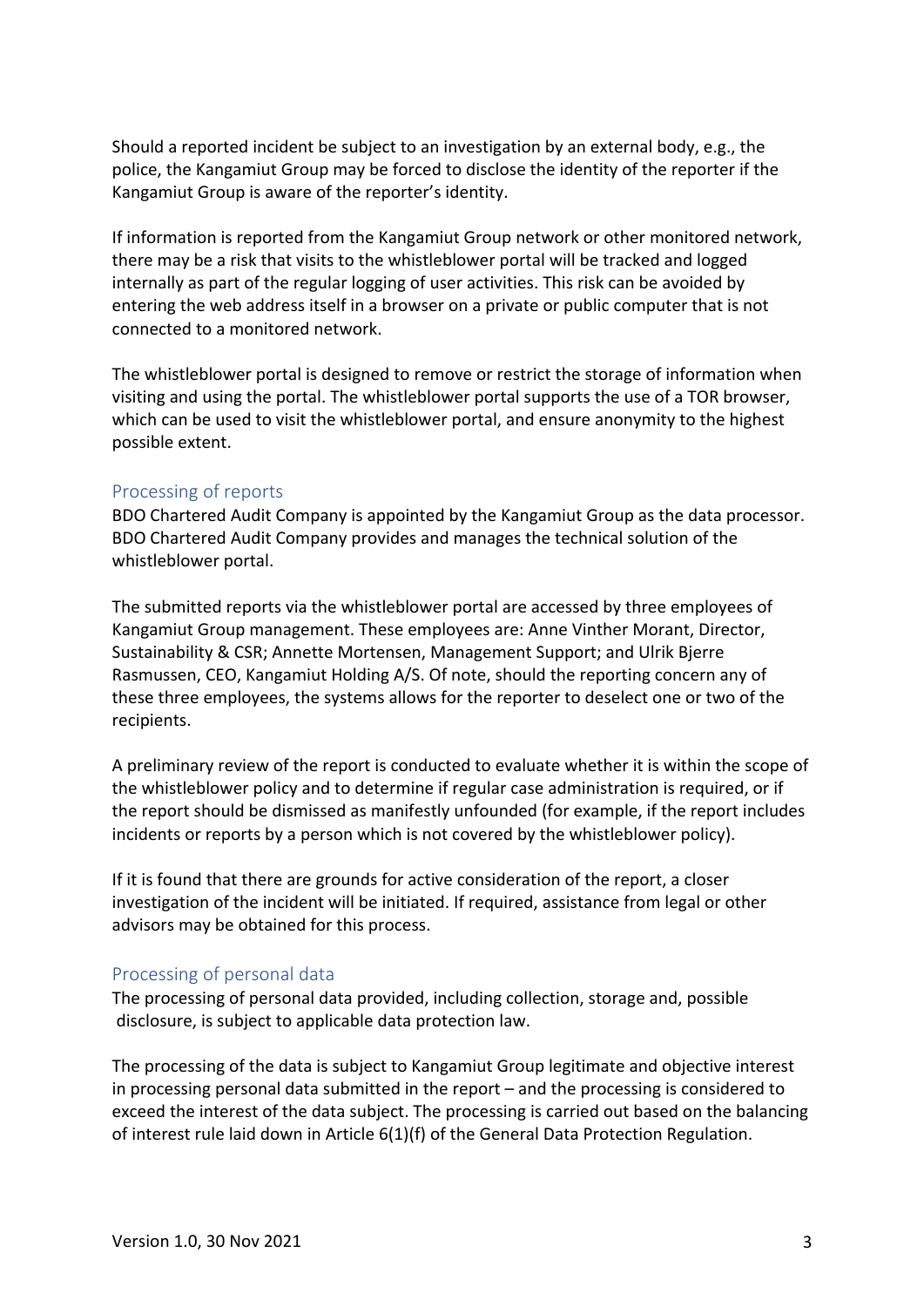#### Handling of reported cases

It is possible to report anonymously – and at the same time follow the case by using a 16 digit key code, which is displayed after the submission of the report on the whistleblower portal.

Subsequently, it is possible to communicate anonymously with the Kangamiut Group using the 16-digit key code. The communication channel is used to acknowledge receipt of the report and it allows for any additional questions to be addressed to the reporter to ensure the report includes adequate information for it to be processed while respecting the anonymity of the reporter.

The communication channel will also be used to communicate a possible conclusion of the case to the reporter if he or she is anonymous. The following deadlines apply in the whistleblower portal:

- Acknowledgement of receipt will be provided within 7 days of the submission of the report
- Case processing will take place as soon as possible, with the target of not exceeding three months. A conclusion of the case is communicated to the reporter via the anonymous communication channel
- Generally, all cases will be deleted from the whistleblower portal within 90 days of the reporting date, unless the deadline has been manually extended by the recipient
- The reporter will have access to the case on the whistleblower portal with the 16 digit key code until the case is deleted. However, the reporter will have access to the case for maximum one year from the time of reporting

#### Persons subject to reporting

Unless specific and justified investigative considerations apply, if a specific person is concerned by the report, the concerned person will be notified of the handling of the case once the report has been received and an investigation has been initiated

#### Rights

Reports submitted in good faith will not have adverse consequences for the reporter. Reports filed in bad faith or filed to harass or harm any person concerned by the reported information may have consequences for the reporter (e.g., result in police reporting or have contractual consequences).

Persons submitting information to the whistleblower portal will, as a general rule, be informed of the handling of the case and, where appropriate, of the outcome.

#### Deleting data

If the report does not fall within the scope of the whistleblower policy, or if the report is unjustified, the personal data will be deleted immediately.

In general, personal data is deleted when the investigations have been completed. Reports are generally deleted after 90 days in the whistleblower portal, unless the deadline is manually extended by the recipient.